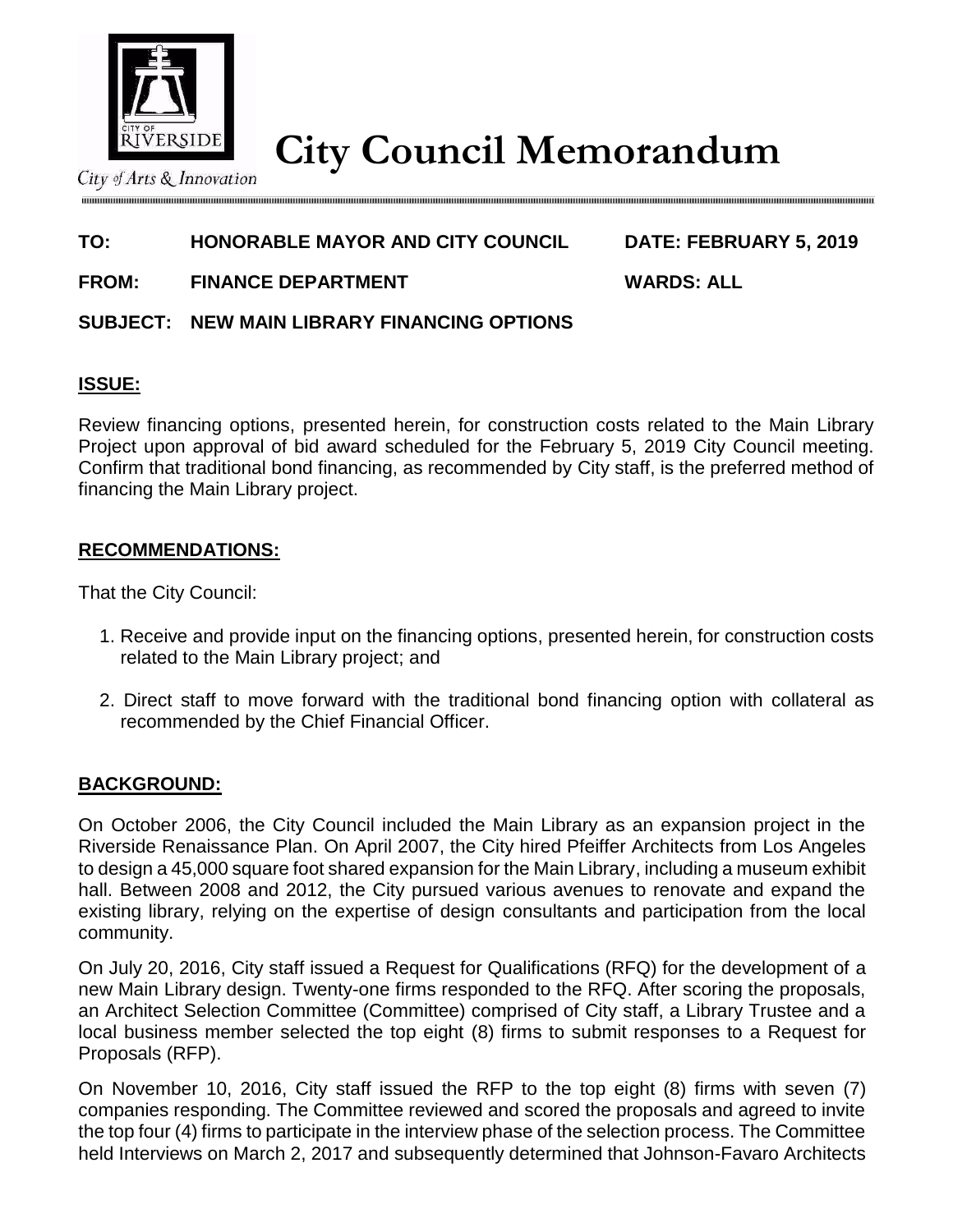(Johnson-Favaro) was the most qualified firm to perform the design services pursuant to the conditions of the RFP.

On May 9, 2017, the City Council approved a Professional Consultant Services Agreement (PSA) with Johnson-Favaro for \$1,725,000 for architectural and engineering design services for the new Main Library project.

On October 3, 2017, the City Council amended the Measure Z five-year spending plan by allocating an additional \$9,692,600 to the new Main Library project, and approved a revised Main Library design to deliver a three-story library, instead of a two-story design as originally planned. At that time, the City Council approved an overall project budget of \$39,692,600.

On December 19, 2017, the City Council amended the Measure Z five-year spending plan for a second time (See attachment #4), authorizing an additional allocation of \$3.3 Million to construct a City Archive within the new Main Library. At that time, the approved overall project budget inclusive of the City Archive was \$43.3 Million for the new Main Library.

On February 20, 2018, the City Council approved a financing team to secure new traditional bond financing for the Main Library project with fees related to the financing to be paid from the proceeds of the financing.

On February 27, 2018, the City Council approved a First Amendment to the PSA with Johnson-Favaro for \$342,000 in additional design services, for a revised contract amount of \$2,067,000, including \$129,630 contingency, for a total not to exceed contract of \$2,197,230. The additional design services included changing the library design from a two-story Library, as originally planned, to a three-story library and adding the City Archive to the new facility.

# **DISCUSSION:**

Before City staff submitted a request for bids for the construction of the Main Library, Johnson-Favaro's construction cost estimator provided a revised Engineer's cost estimate of \$35,760,000 to build the new Main Library project. This cost estimate includes \$3.3 million to construct a City Archive in the new Main Library as approved by the City Council, and a construction escalation cost of \$160,000. The \$3.3 million City Archive component of the Main Library is included in the Measure Z five year spending and will not be included in debt financing. There is available budget to pay this amount as the construction costs are incurred.

On October 5, 2018, the City Finance/Purchasing Division posted Bid No. 7624 seeking bids from potential bidders for constructing the new Main Library, with a bid due date of December 4, 2018.

The revised overall projected cost for the new Main Library project is \$43.3 million as summarized below:

| <b>Description</b>                             | <b>Costs</b> |
|------------------------------------------------|--------------|
| <b>Construction Agreement (Icon West Inc.)</b> | \$34,266,308 |
| 10% Contingency                                | \$3,426,630  |
| <b>Total Construction Cost</b>                 | \$37,692,938 |
| Design Fees                                    | \$2,197,230  |
| Project Management, Utility Fees and Permits   | \$500,000    |
| Furniture, Fixtures & Equipment (FF&E)         | \$2,609,832  |
| <b>Main Library Overall Projected Costs</b>    | \$43,300,000 |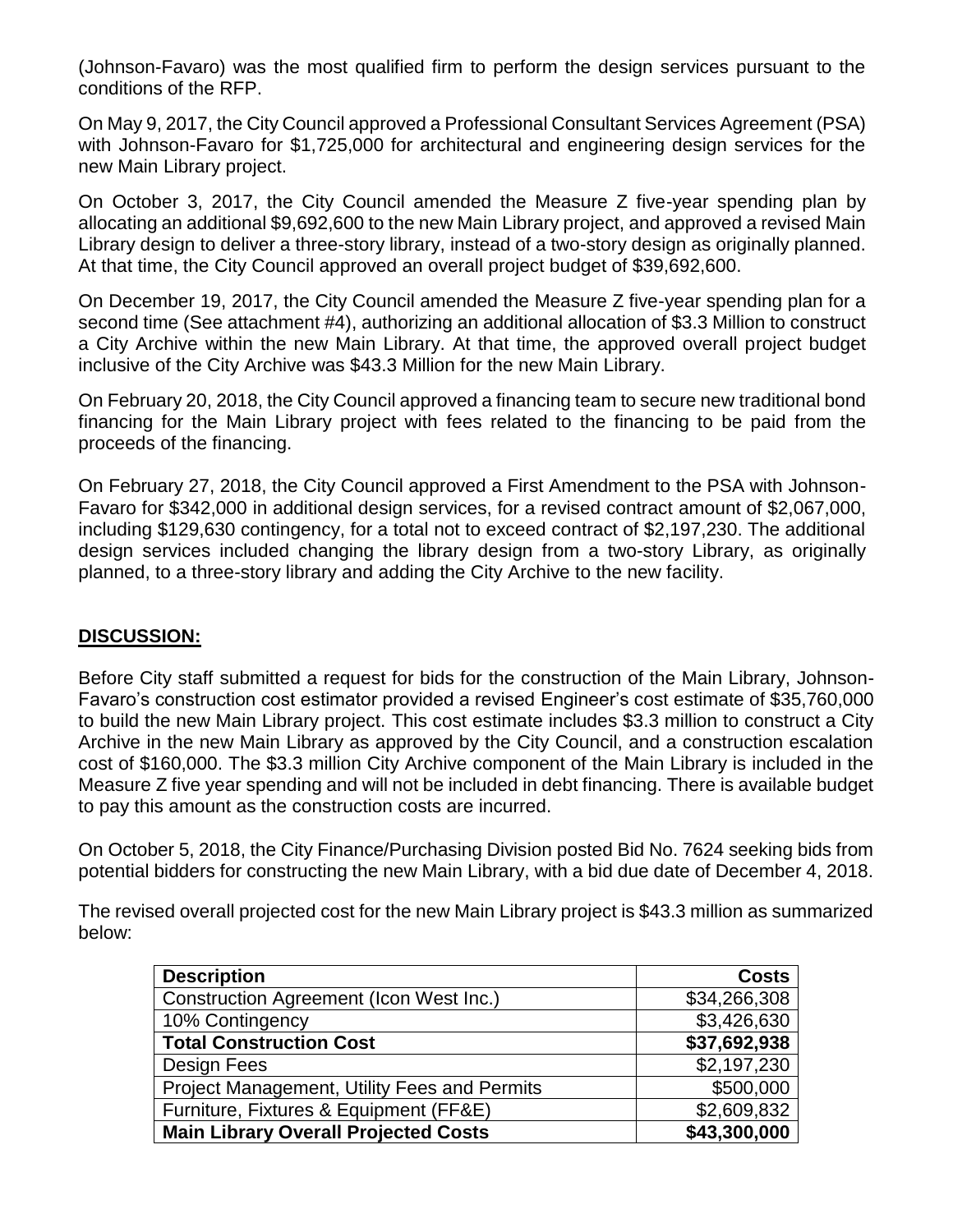A capital project this size has historically been financed by issuing bonds to pay for the construction costs with debt service incorporated into the biennial budget. Debt financing spreads the cost to construct a new facility over a specific time period that is in line with a particular funding stream, or the facility's useful life. Other options include paying for the construction of the facility out of City cash reserves, reimbursing the borrowed funds over a specific time period through an interfund loan or paying for construction via a pay-as-you-go method. Below is a comparison of traditional debt financing with its related costs as well as a potential option of an internal borrowing from the City's cash pool via an interfund loan. The pay-as-you-go method is an option that provides significant costs savings, but requires extensive discussion and input for all stakeholders. A brief description of pay-as-you-go is provided for informational purposes.

# *Traditional Financing*

In a traditional debt financing structure, the City issues bonds in an amount equal to the project costs plus all associated debt issuance costs. To issue a bond is to borrow money. A bond is simply the evidence of the debt, in the same way that a promissory note is evidence of the obligation to repay an ordinary loan. The issuance of bonds in connection with borrowing results in the creation of securities that allow the loan to be bought and sold, i.e. "traded." The buyers of bonds are both individual and institutional investors, who loan money to the public agency issuer (or through the public agency issuer to conduit borrowers) through the purchase of bonds.

A bond typically specifies an obligation to pay a stated amount (the "principal") at a given time (the "maturity") with interest at a stated rate (the "coupon").

Below is a cost estimate using traditional debt financing at a current interest rate over 17 years, which corresponds to the expiration of the Measure Z Transaction & Use tax. While interest rates are volatile and can change rapidly, the current cost of capital in the financing market is still considered to be relatively inexpensive with debt service structured over the useful life of the asset. This structure provides for generational equity which allocates costs over the service life of the asset rather than placing all project costs on current users. Total estimated projects costs are \$43.3 million; however, the financed amount is estimated at \$40 million as \$3.3 million for the City Archive is included in the Measure Z five year spending plan and will be paid out as construction costs are incurred.

|                            | <b>Traditional</b> |  |  |  |  |
|----------------------------|--------------------|--|--|--|--|
|                            | <b>Financing</b>   |  |  |  |  |
| Debt Issuance              | \$40,000,000       |  |  |  |  |
| Cost of Issuance           | \$350,000          |  |  |  |  |
| Underwriter's Discount     | \$233,870          |  |  |  |  |
| Premium                    | (54,608,852)       |  |  |  |  |
|                            |                    |  |  |  |  |
| Term (Years)               | 17                 |  |  |  |  |
| Projected TIC (Interest)   | 3.53%              |  |  |  |  |
| Annual Payment (Average)   | \$3,187,195        |  |  |  |  |
| <b>Total Interest Cost</b> | \$18,467,908       |  |  |  |  |
| <b>Total Cost of Debt</b>  | \$54,442,926       |  |  |  |  |

In addition to the financing costs and one-time cost of issuance charges, the City is required to provide essential City assets as collateral for bond financing. To finance the construction of a new facility, collateral is an essential component to entice investors to purchase City bonds. Investors require collateral as a guarantee against the risk of a default.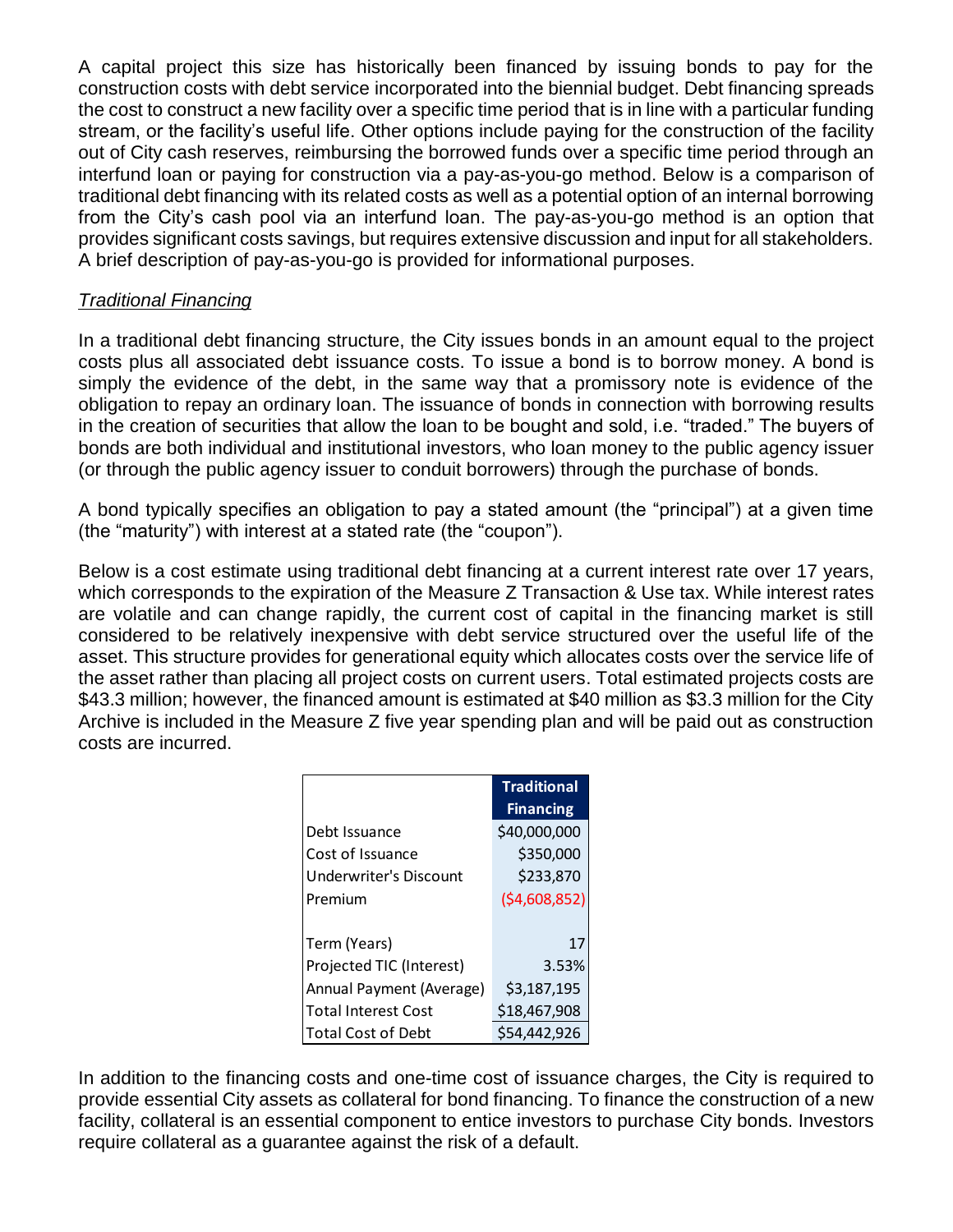City Hall is an essential asset that is partially encumbered on another bond transaction. Staff recommends using the remaining portion of City Hall's value as collateral for this transaction. In addition to City Hall, staff would recommend using the Mission Square facility as collateral in this financing deal. While Mission Square was purchased out of ratepayer funds by the Electric Fund, the use of Mission Square as collateral for City financing is legally permissible and would not adversely impact the Electric Fund. Upon completion of the library construction, the financing deal would include language that would substitute the completed library as collateral for the financing, replacing the City Hall and Mission Square assets. This would release those assets from encumbrance and free them up for any future borrowing opportunities. This is the preferred financing structure for construction of the Main Library project.

If the City is unable to provide sufficient collateral from its remaining essential assets for the financing, then the project would be financed via capitalized interest. This is a common financing practice where the primary source of repayment for interest on the debt obligation is built into the financing, essentially paying interest payments out of bond proceeds until such time that the facility is constructed and producing project revenue. Because this process essentially turns construction period interest into a project cost, it is said to be "capitalized." This practice can add an additional \$4 - \$5 million to the total borrowed amount and is a more expensive option. The City has financed large capital projects in this manner such as the Regional Water Quality Control Plant which was a \$200 million project.

Below is the estimated cost of an alternative debt financing structure with a capitalized interest period from May 2019 to November 2020 at the same term and interest rate as the traditional debt financing. This capitalization period assumes a one-year construction phase with an additional six-month timeline cushion, which conforms to S&P Global Ratings credit guidelines for new construction.

|                            | <b>Traditional</b><br><b>Financing Plus</b> |
|----------------------------|---------------------------------------------|
|                            | <b>Capitalized Interest</b>                 |
| Debt Issuance              | \$40,000,000                                |
| Capitalized Interest Fund  | \$2,783,103                                 |
| Cost of Issuance           | \$350,000                                   |
| Underwriter's Discount     | \$249,113                                   |
| Premium                    | (55,061,422)                                |
|                            |                                             |
| Term (Years)               | 17                                          |
| Projected TIC (Interest)   | 3.53%                                       |
| Annual Payment (Average)   | \$3,433,591                                 |
| <b>Total Interest Cost</b> | \$20,332,188                                |
| <b>Total Cost of Debt</b>  | \$58.652.982                                |

The municipal bond market continues to experience historically low rates and the cost of borrowing is relatively inexpensive. As a result, staff recommends financing the library construction via the traditional financing mechanism using collateral for the bond issue as described above. This allows the City to maintain cash on hand to fund every day operating needs while utilizing debt proceeds to pay for the project. Debt service costs for the library financing has already been budgeted in the Measure Z five-year plan.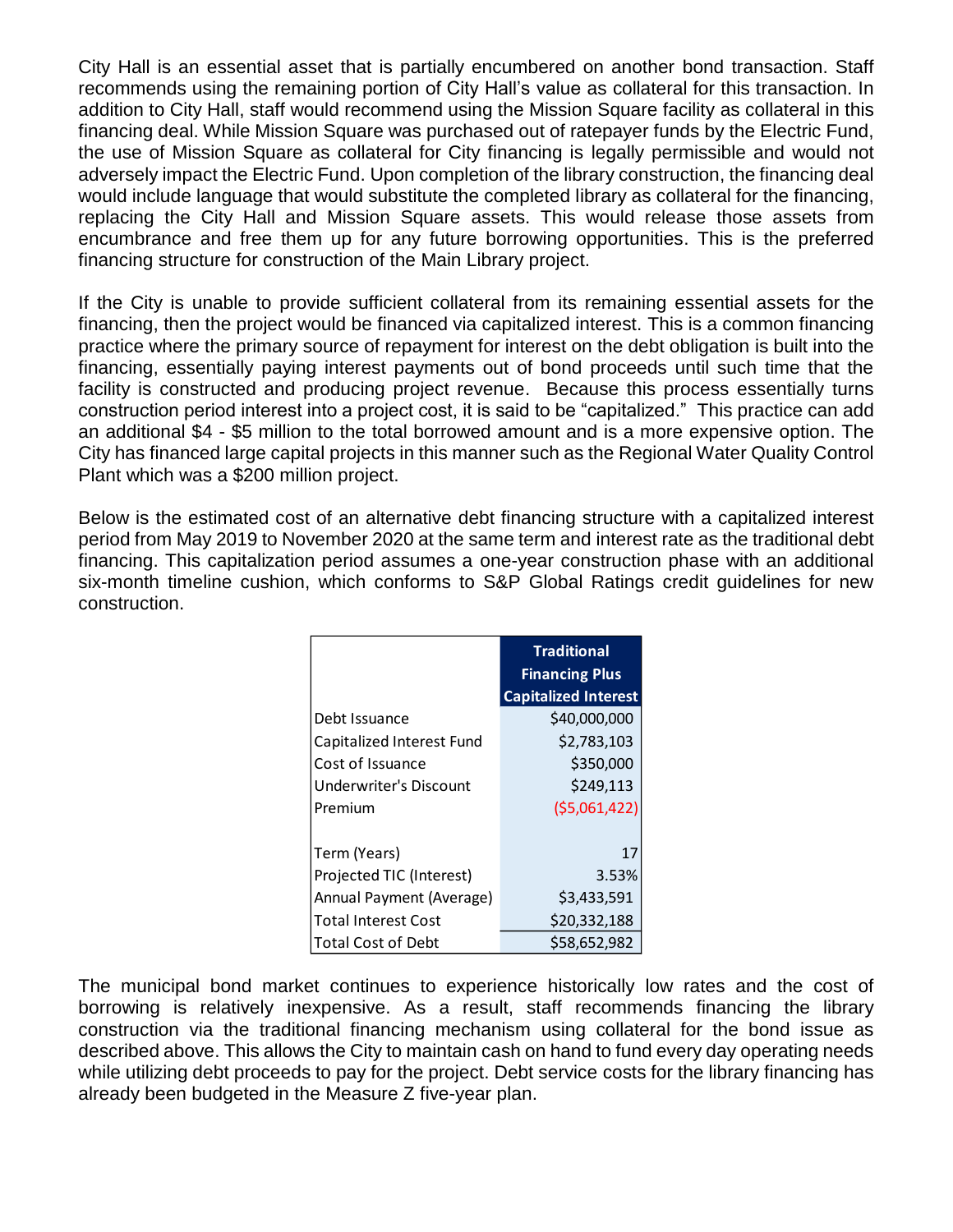### *Interfund Loan*

Government Code 53601 (See Attachment #3), City Charter (See attachment #2), and Interfund Loan Policy (See attachment #1), provide for an additional financing option consisting of an internal borrowing structure more commonly referred to as an interfund loan. The City Treasurer actively manages a cash investment pool of approximately \$600 million. The investment pool is a combination of cash on hand across multiple City funds such as the General Fund, Measure Z, Electric, and Water Funds. The funds are available to pay operating costs of the respective funds and are frequently replaced with additional operating revenue. A certain component of the funds on hand are also part of the various City maintained required cash fund reserves.

The City has historically used interfund loans as a means of funding certain projects for which external, traditional bond or bank loan financing was either not available or not cost effective. All interfund borrowing must be authorized in advance by the City Council. Interfund loan projects have most often been in the three (3) to five (5) year repayment term, though some have been approved with longer repayment terms for various reasons, consistent with the terms of the Interfund Loan Policy.

In accordance with policy, interfund loans would include a variable interest rate recalculated annually, and equivalent to the City's pooled investment portfolio rate of return during that same fiscal year. As of June 30, 2018 that rate was 1.722%. Any loan made with an interest rate lower than the City's pool rate must be made from the City's General Fund, which has no interest restrictions, unlike the enterprise funds. Any loans with an interest rate other than the City's pool rate should be specifically disclosed when City Council authorization is obtained for the loan.

Below is a listing of several interfund loan options that vary by year and/or interest rate. These options include a potential savings comparison over traditional debt financing. This list is not exhaustive, but is intended to provide sample scenarios if the Council chooses one of these options.

| Loan Amount                      | \$<br>40,000,000 |   |                   |   |                   |    |                   |   |                   |                 |
|----------------------------------|------------------|---|-------------------|---|-------------------|----|-------------------|---|-------------------|-----------------|
| Current Cash Pool Rate is ~ 1.9% |                  |   |                   |   |                   |    |                   |   |                   |                 |
|                                  | Scenario 1       |   | <b>Scenario 2</b> |   | <b>Scenario 3</b> |    | <b>Scenario 4</b> |   | <b>Scenario 5</b> | Scenario 6      |
| Term (Years)                     | 17               |   | 17                |   | 17                |    | q                 |   | 9                 | 9               |
| <b>Interest Rate</b>             | 2.00%            |   | 2.50%             |   | 3.00%             |    | 2.00%             |   | 2.50%             | 3.00%           |
| Annual Payment                   | \$<br>2,798,794  | Ś | 2,917,111         | Ś | 3,038,101         | Ś. | 4,900,617         | Ś | 5,018,276         | \$<br>5,137,354 |
| <b>Total Interest Cost</b>       | 7,579,492        |   | 9,590,884         |   | 11,647,720        |    | 4,105,557         |   | 5,164,480         | 6,236,189       |
| <b>Total Cost of Loan</b>        | 47,579,492       |   | 49,590,884        |   | 51,647,720        | s  | 44,105,557        |   | 45,164,480        | 46,236,189      |
|                                  |                  |   |                   |   |                   |    |                   |   |                   |                 |
| <b>Interest Savings over</b>     |                  |   |                   |   |                   |    |                   |   |                   |                 |
| <b>Traditional Financing</b>     |                  |   |                   |   |                   |    |                   |   |                   |                 |
| <b>Scenario</b>                  | \$8,716,390      |   | \$6,704,998       |   | \$4,648,161       |    | \$12,190,324      |   | \$11,131,401      | \$10,059,693    |

The interfund loan option is a fiscally prudent option given the estimated savings amount, but is not without its challenges. Reserves are meant to be used, whether for unplanned or unusual circumstances; however, the use of reserves should be limited for emergencies or unique operational costs. If the interfund loan option is selected, the City would be unable to access those funds until the loan is repaid. The City could not issue bond debt to refinance the interfund loan in the event of cash shortage or unplanned event. As the discussion continues on the CalPERS challenge and with the fiscal constraints ahead of us, the ability to utilize available cash on hand to meet long term financial obligations will be critical. In addition, several of the larger City funds that have available cash balances to loan also have cash reserve policies that require the fund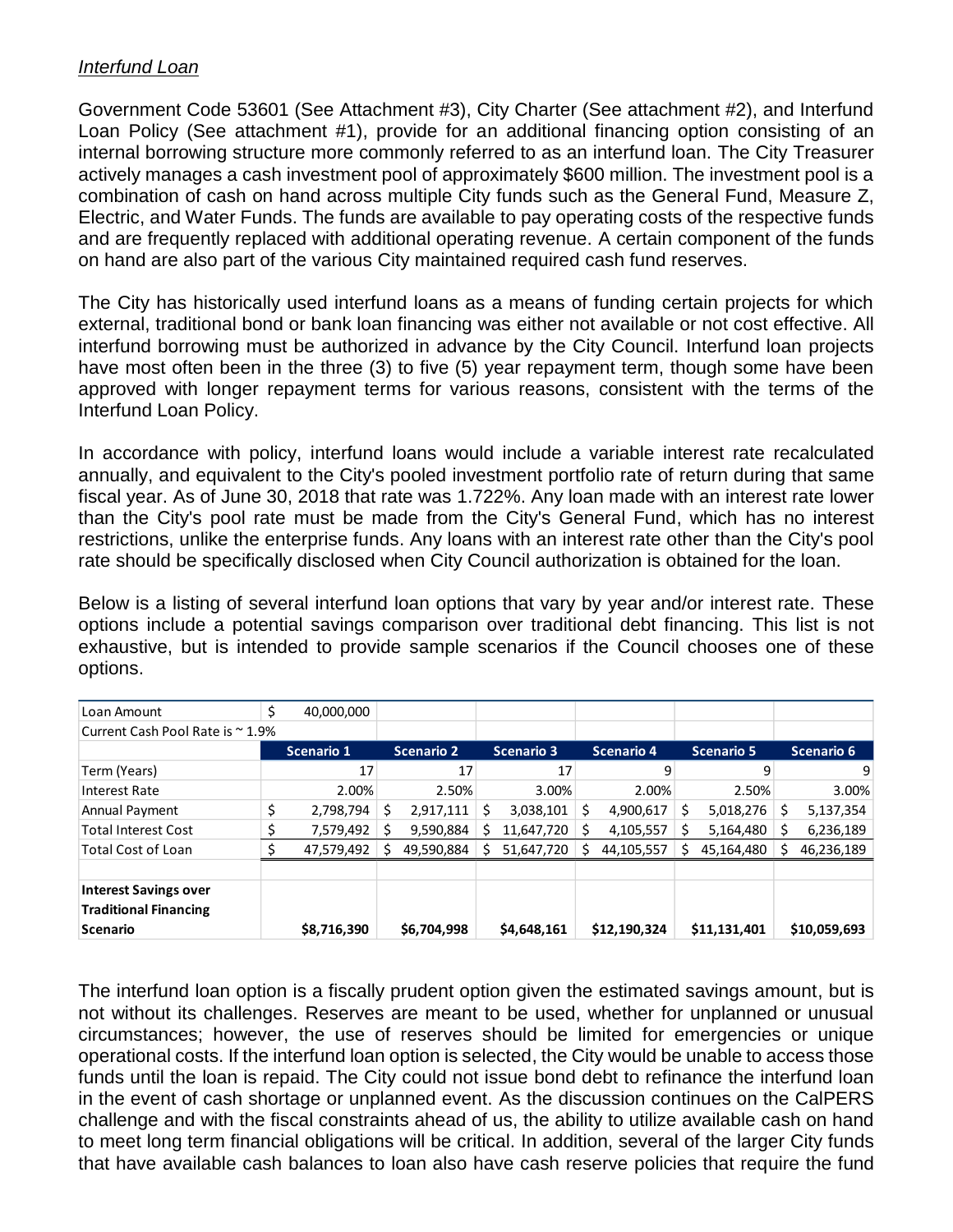maintain a certain level of cash on hand. These reserves were set to maintain the overall health of the fund and are considered a positive credit factor for the credit rating agencies, demonstrating the City's solvency and debt coverage ability.

If the City chooses to use the cash pool for an interfund loan, City Finance will analyze the various funds to ensure that borrowing will not adversely impact any fund. Rather than burden one fund by reducing it by the \$40,000,000 needed for the library construction that is net of the \$3.3 million City archive component cash contribution, City Finance will allocate the borrowing to several funds, attempting to mitigate any cash flow constraints or cash reserve implications to the extent possible. Interest will be paid to the lending fund (e.g. Electric, Water, Sewer fund) based on the average annual rate of return for the cash pool which is in accordance with the interfund loan policy.

In 2014, interfund loans received public scrutiny from citizens concerned that the practice was illegal. The City Attorney's Office opined that interfund loans were not illegal.

Interfund loans are authorized by Riverside City Charter Section 1110 stating ".... Transfers and loans may be made by the City Council from one fund to another as may be required." Additionally, California Government Code Section 53601 does not exclude them from permissible investments for the City's cash pool.

By way of background, the City has previously used interfund loans for many years as a legal and effective cash management tool and financing method to bridge capital project funding gaps, a practice that is used by many governmental entities throughout the State of California. The amount of funds required is significantly larger than previous interfund loans. Given the project costs and amount needed to fund construction, City staff does not recommend the use of an interfund loan for a project this size; however, consideration of an interfund loan for smaller capital projects should be discussed as a potential financing option.

In addition to these two primary options, City staff considered the pay-as-you-go (PayGo) option. The premise of PayGo is simple: pay for capital projects not with borrowed money or new revenues, but by saving or freeing up money from existing sources. While PayGo is a potentially viable option, staff considered it infeasible for the Main Library as a funding option due to the timeintensive process that would be necessary to revisit and re-adopt the Measure Z priorities (with the public, Budget Engagement Commission and the City Council) contained in the December 2018 City Council amended five-year Measure Z spending plan.

### *Summary*

While there are other financing options available, City staff recommends the use of traditional debt financing and is a relatively cost-effective financing method with an approximate annual interest rate of 3.5% depending on market conditions at the time of debt issuance. The payoff term for a traditional debt financing is tied to Measure Z available funding, and the projected debt service payments are already included in the five-year spending plan. This option provides a longer term to pay back the debt, which reduces annual budgetary impact. Traditional debt financing also keeps cash on hand available for other projects. Conversely, once debt is issued the City is locked into that financing mechanism until it can either refinance it, or pay it off. Bonds are often restricted for a period of years before they can be refinanced or prepaid (called) them. The City can issue bonds that could be refinanced earlier, but generally the shorter the time period before you can refinance (call date) the higher the resulting interest rate. In addition, due to the longer timeframe of the traditional debt financing, the interest cost would be greater, resulting in a significantly higher final project cost.